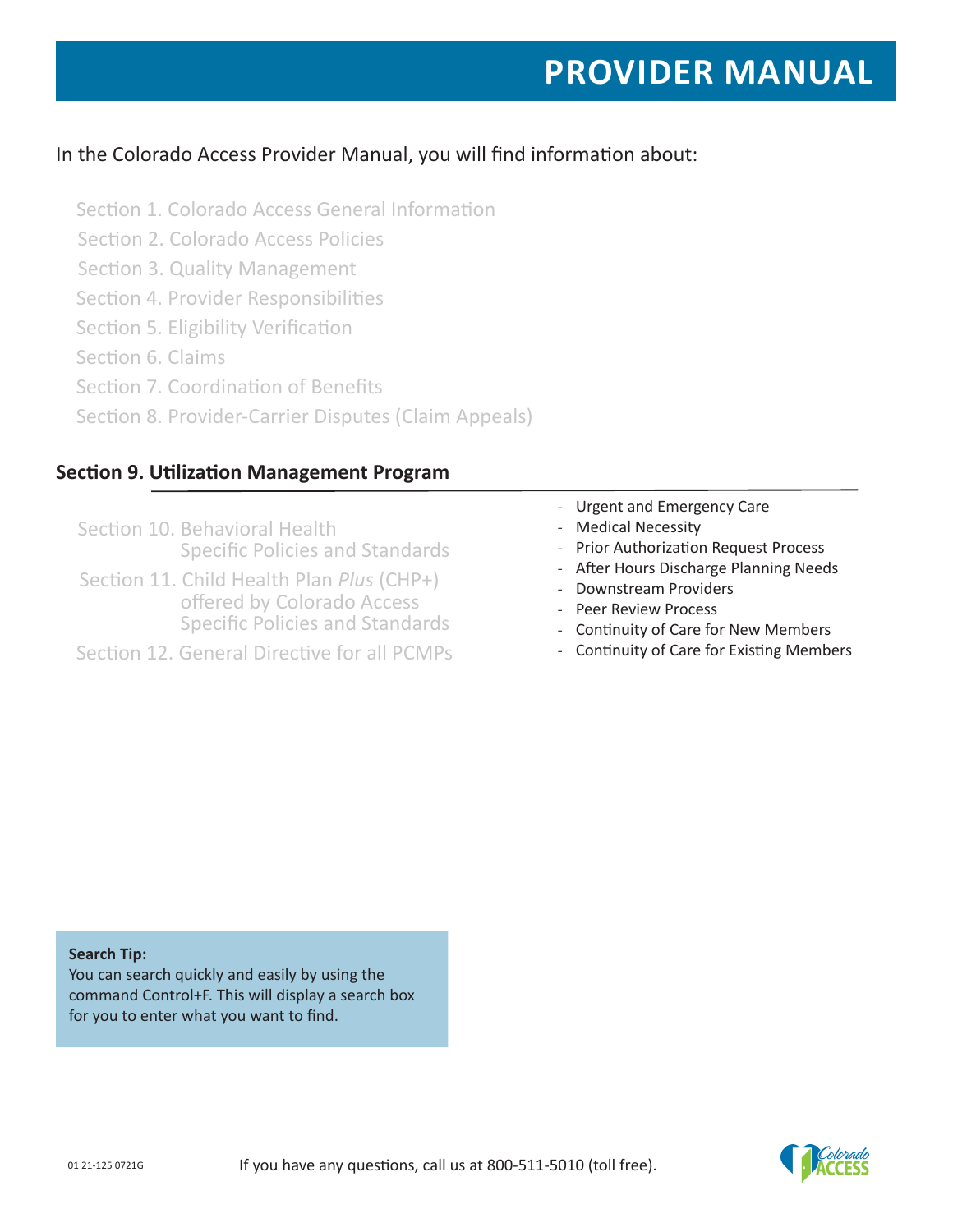

# **Utilization Management Program**

Participation in our utilization management (UM) program is a contractual obligation of every network Provider. This includes:

- Adhering to policies, procedures, and standards;
- Identifying and addressing barriers to the provision of quality care;
- Reporting grievances and/or quality of care concerns;
- Participating in auditing processes; and
- Providing access to or copies of clinical records or other documents, as requested by Colorado Access.

We authorize some behavioral health services under the Health First Colorado (Colorado's Medicaid Program) regional organization contract and the Child Health Plan *Plus* contracts (both HMO and SMCN). Our utilization management service coordinators are available 24 hours a day, 7 days a week to take authorization requests.

We authorize some physical health services for the Child Health Plan *Plus* HMO and State Managed Care Network (SMCN) contracts. Our utilization management service coordinators are available Monday through Friday from 8:00 am to 5:00 pm to receive physical health authorization requests.

Below are tables summarizing the types of services that require prior authorization. The Master Authorization List, a comprehensive list of procedure codes and corresponding prior authorization requirements, is on our website at coaccess.com/providers/forms/.

We don't perform prior authorization review on services that have already been rendered. If you provide services without an authorization, your claim may be denied.

This summary of our authorization rules does not guarantee coverage.

- 1. **Participating vs. Non-Participating Providers:** In general, all services rendered by nonparticipating providers require prior authorization for payment except where specifically noted.
- 2. **Primary Care:** In general, services provided by participating primary care providers (PCPs) do not require prior authorization.
- 3. **Specialist Referrals:** Office visits for participating specialty Providers do not require a referral to be submitted to Colorado Access from the member's PCP. We encourage PCPs to direct care for specialty office-based care through clinical referrals. We consider a clinical referral to be communication between the PCP and the specialty Provider for the purposes of care continuity and treatment planning. Certain services, such as visits with physical, occupational, and speech therapists may require authorization.

Contact the utilization management department for more information.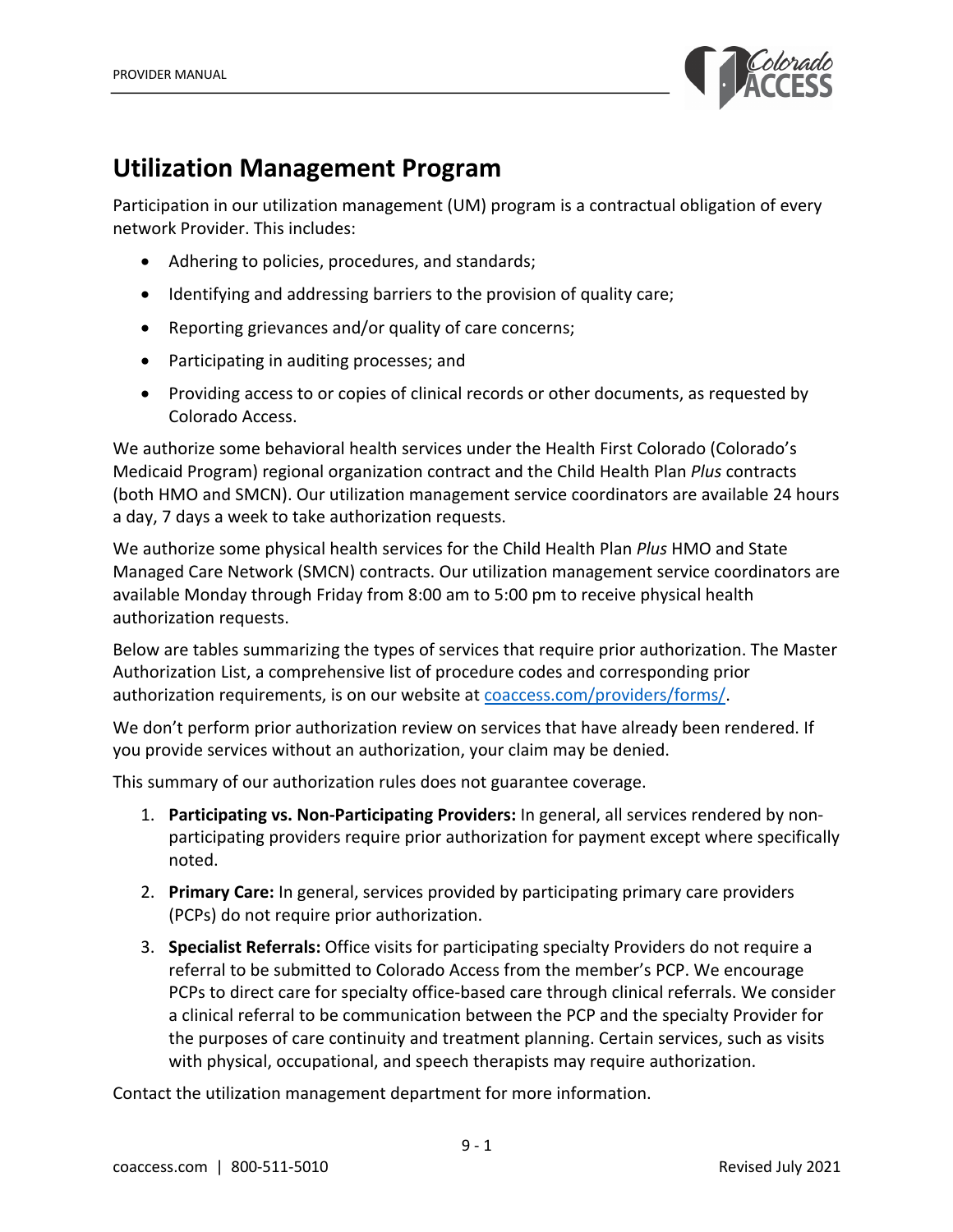

| <b>Medicaid Behavioral Health</b>             |                                                |
|-----------------------------------------------|------------------------------------------------|
| <b>Type of Service</b>                        | <b>Authorization Rules</b>                     |
| Ambulance                                     | Emergency ground or air ambulance              |
|                                               | transport does not require prior               |
|                                               | authorization.                                 |
| <b>Emergency Care (POS 23)</b>                | No prior authorization required                |
| Observation (POS 22)                          | No prior authorization required                |
| Inpatient                                     | Prior authorization required. Professional     |
|                                               | services and ancillary services rendered       |
|                                               | during an inpatient stay are considered        |
|                                               | downstream and do not require separate         |
|                                               | authorization for both participating and non-  |
|                                               | participating providers except as described in |
|                                               | the Authorization Categories section under     |
|                                               | Procedure Authorization.                       |
| Crisis Stabilization Unit (CSU)               | No prior authorization required                |
| Residential                                   | Prior authorization required                   |
| <b>Acute Treatment Unit (ATU)</b>             | Prior authorization required                   |
| Outpatient - Routine                          | No authorization required                      |
| Outpatient - Higher Levels of Care:           | Prior authorization required                   |
| Day treatment                                 |                                                |
| Partial hospitalization<br>$\bullet$          |                                                |
| Intensive outpatient (IOP)                    |                                                |
| Electroconvulsive therapy (ECT)               |                                                |
| Psychological/neurological testing            |                                                |
| Any services from non-participating providers | Prior authorization required                   |
| (except emergency department)                 |                                                |

| Child Health Plan Plus (CHP+)                 |                                                |
|-----------------------------------------------|------------------------------------------------|
| <b>Type of Service</b>                        | <b>Authorization Rules</b>                     |
| <b>Emergency Care (POS 23)</b>                | No prior authorization required                |
| Urgent Care (POS 20)                          | No prior authorization required                |
| Observation (POS 22)                          | No prior authorization required                |
| Inpatient                                     | Prior authorization required. Professional     |
|                                               | services and ancillary services rendered       |
|                                               | during an inpatient stay are considered        |
|                                               | downstream and do not require separate         |
|                                               | authorization for both participating and non-  |
|                                               | participating providers except as described in |
|                                               | the Authorization Categories section under     |
|                                               | Procedure Authorization.                       |
| Outpatient – office visits (physical/medical) | No prior authorization required                |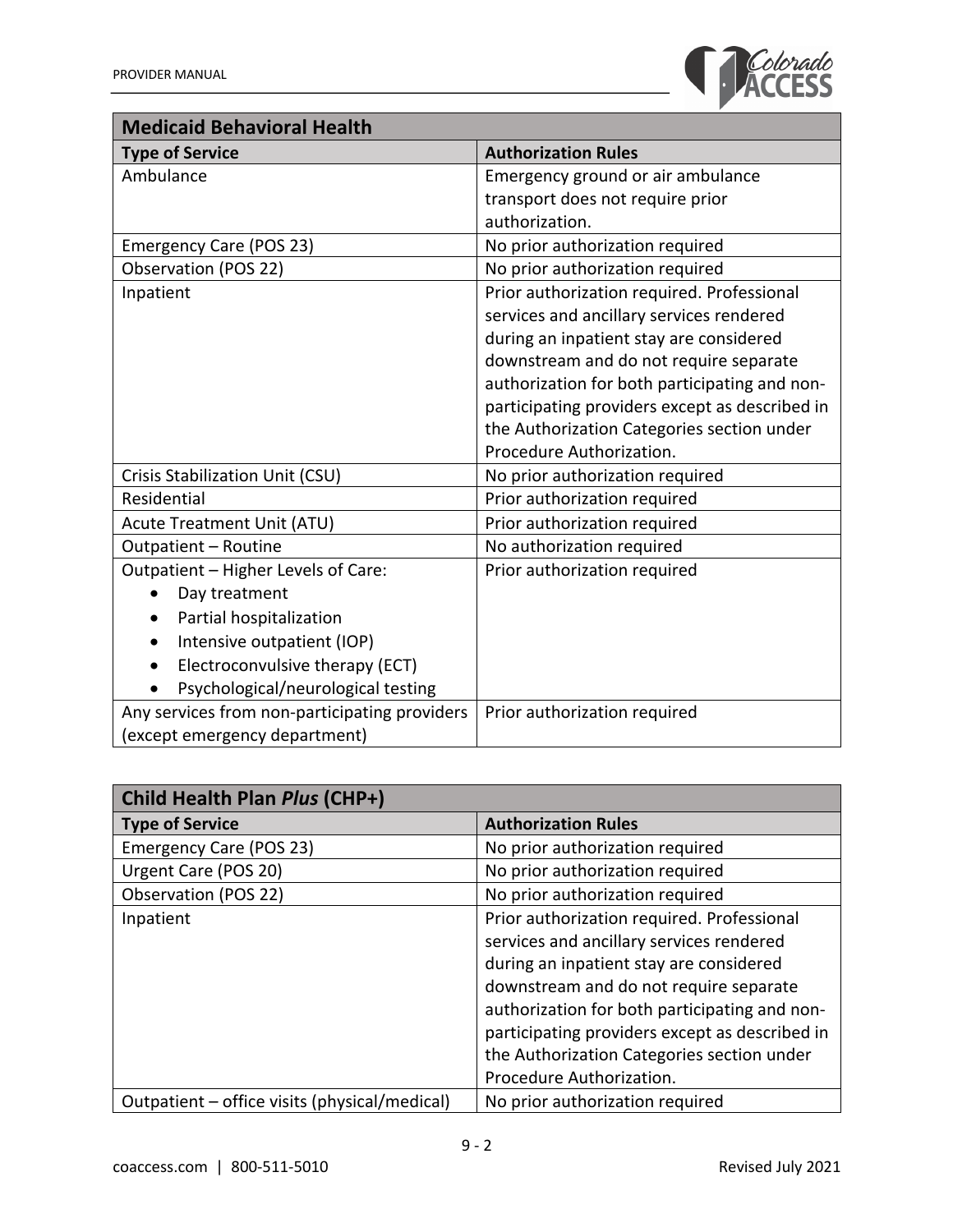

| Child Health Plan Plus (CHP+)                 |                                                                                |
|-----------------------------------------------|--------------------------------------------------------------------------------|
| <b>Type of Service</b>                        | <b>Authorization Rules</b>                                                     |
| Outpatient medical procedures                 | May require prior authorization, please check                                  |
|                                               | the Master Authorization List                                                  |
| Outpatient physical, occupational, speech     | Prior authorization required                                                   |
| therapies                                     |                                                                                |
| Outpatient - behavioral health higher levels  | Prior authorization required                                                   |
| of care:                                      |                                                                                |
| Day treatment<br>$\bullet$                    |                                                                                |
| Partial hospitalization                       |                                                                                |
| Intensive outpatient (IOP)<br>$\bullet$       |                                                                                |
| Electroconvulsive therapy (ECT)<br>$\bullet$  |                                                                                |
| Psychological/neurological testing            |                                                                                |
| Newborns                                      | Coverage of services to a newborn continues                                    |
|                                               | only to the point that the newborn is or                                       |
|                                               | would normally be treated medically as a                                       |
|                                               | separate individual. Items and services                                        |
|                                               | furnished the newborn from that point are                                      |
|                                               | not covered on the basis of the mother's                                       |
|                                               | eligibility alone.                                                             |
| Diagnostic services                           | Routine laboratory and imaging services do                                     |
|                                               | not require prior authorization. Specialized                                   |
|                                               | diagnostic procedures may require prior                                        |
|                                               | authorization, please check the Master                                         |
| <b>DME</b>                                    | Authorization List.                                                            |
|                                               | May require prior authorization, please check<br>the Master Authorization List |
| Home Health                                   | Prior authorization required                                                   |
| Ambulance                                     | Emergency ground or air ambulance                                              |
|                                               | transport does not require prior                                               |
|                                               | authorization. Non-emergent scheduled                                          |
|                                               | requires prior authorization                                                   |
| Any services from non-participating providers | Prior authorization required                                                   |
| (except emergency department)                 |                                                                                |

# **URGENT AND EMERGENCY CARE**

Emergency services (place of service 23) and urgent care services (place of service 20), regardless of provider contract status, do not require prior authorization.

## *Definitions:*

An emergency medical condition is defined as a sudden, unexpected onset of a health condition, including pain, which a prudent layperson could reasonably expect to result in placing the health of the individual (or, with respect to a pregnant woman, the health of the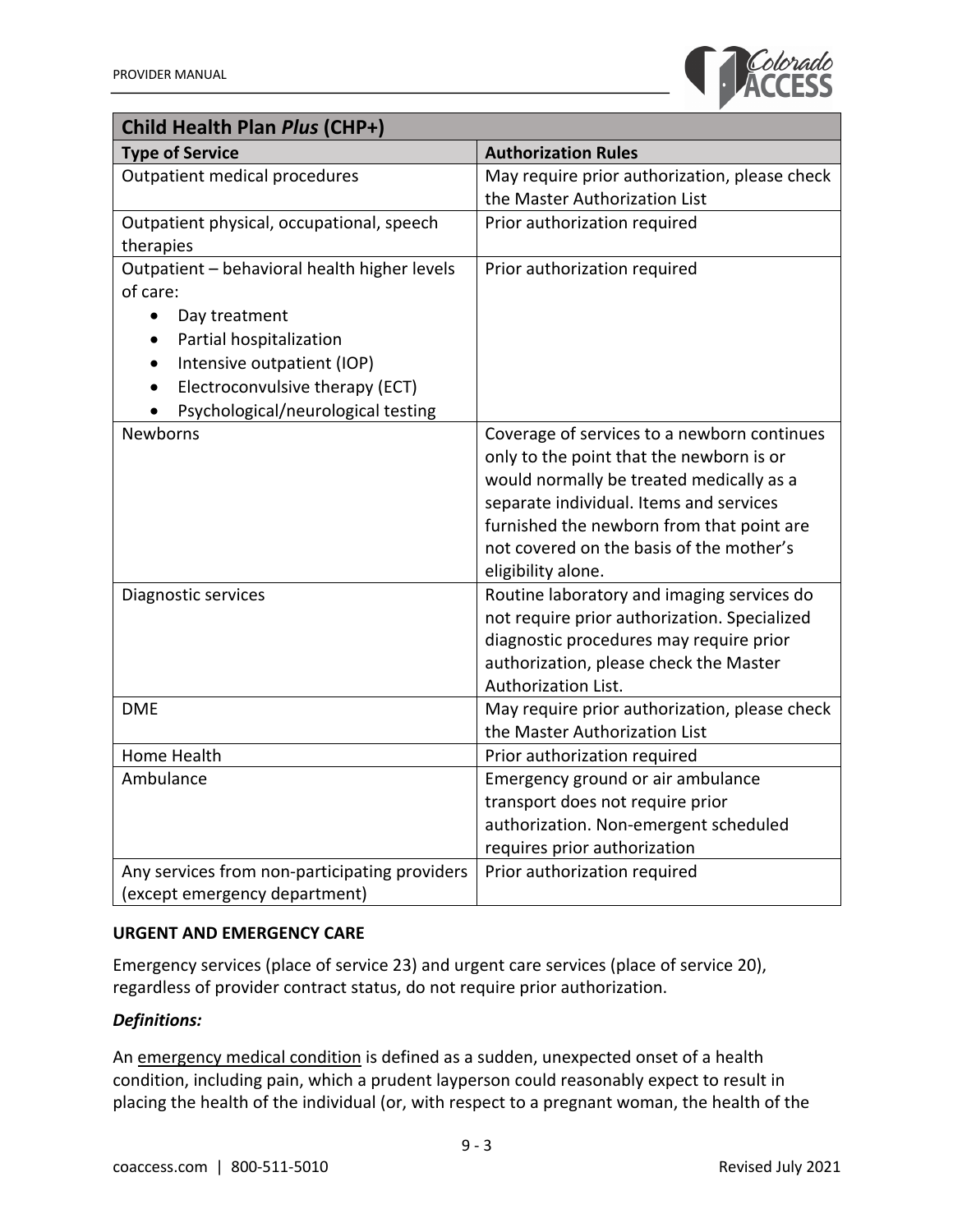

woman or her unborn child) in serious jeopardy, serious impairment to bodily functions or serious dysfunction of any bodily organ/part, if immediate medical attention is not obtained. We cover all emergency department services necessary to screen and stabilize members if a prudent layperson would have reasonably believed that use of a [contracted] provider would result in a delay that would worsen the emergency; or a provision of federal, state, or local law requires the use of a specific provider (DOI Regulation 4-2-17).

Post-stabilization services are those covered services, related to an emergency medical condition, which are furnished by a qualified Provider after a member is stabilized in order to maintain the stabilized condition, or to improve or resolve the member's condition.

For additional information about emergent, urgent, or post-stabilization services, please reference the policy UM103 Emergency and Post-Stabilization Care on the UM Section of the COA website.

#### **MEDICAL NECESSITY**

Colorado Access makes utilization review determinations based on professionally recognized written criteria or established guidelines and specifies the procedures to apply those criteria in an appropriate and consistent manner.

For more information about the criteria utilized, please reference the policy UM 101 Criteria for Utilization Review on the COA website. For criteria specific to Early and Periodic Screening, Diagnosis, and Treatment (EPSDT) services, please reference the policy UM104 Early and Periodic Screening, Diagnostic, and Treatment (EPSDT) on the COA website (applicable for RAE only, not applicable for CHP+).

# **PRIOR AUTHORIZATION REQUEST PROCESS Submitting Authorization Requests**

It is best to plan ahead and submit an authorization request well in advance of the service being rendered. Authorization requests are processed as expeditiously as the enrollee's health condition requires and within the specific line of business requirements, which are within 10 calendar days (72 hours for cases in which a Provider, or Colorado Access, determine that following the standard authorization timeframe could seriously jeopardize the member's life or health or his or her ability to attain, maintain, or regain maximum function). We will not retrospectively deny benefits for treatments that have been preauthorized except in cases of fraud, abuse, or if the member loses eligibility.

In order to submit a request for prior authorization:

- 1. Prior to submitting an authorization, please verify the member's eligibility through the Colorado Access website or the Department of Health Care Policy and Financing eligibility portal.
- 2. Complete a Prior Authorization Form below and fax, with appropriate clinical information, to the number listed on the form. Please complete all required fields –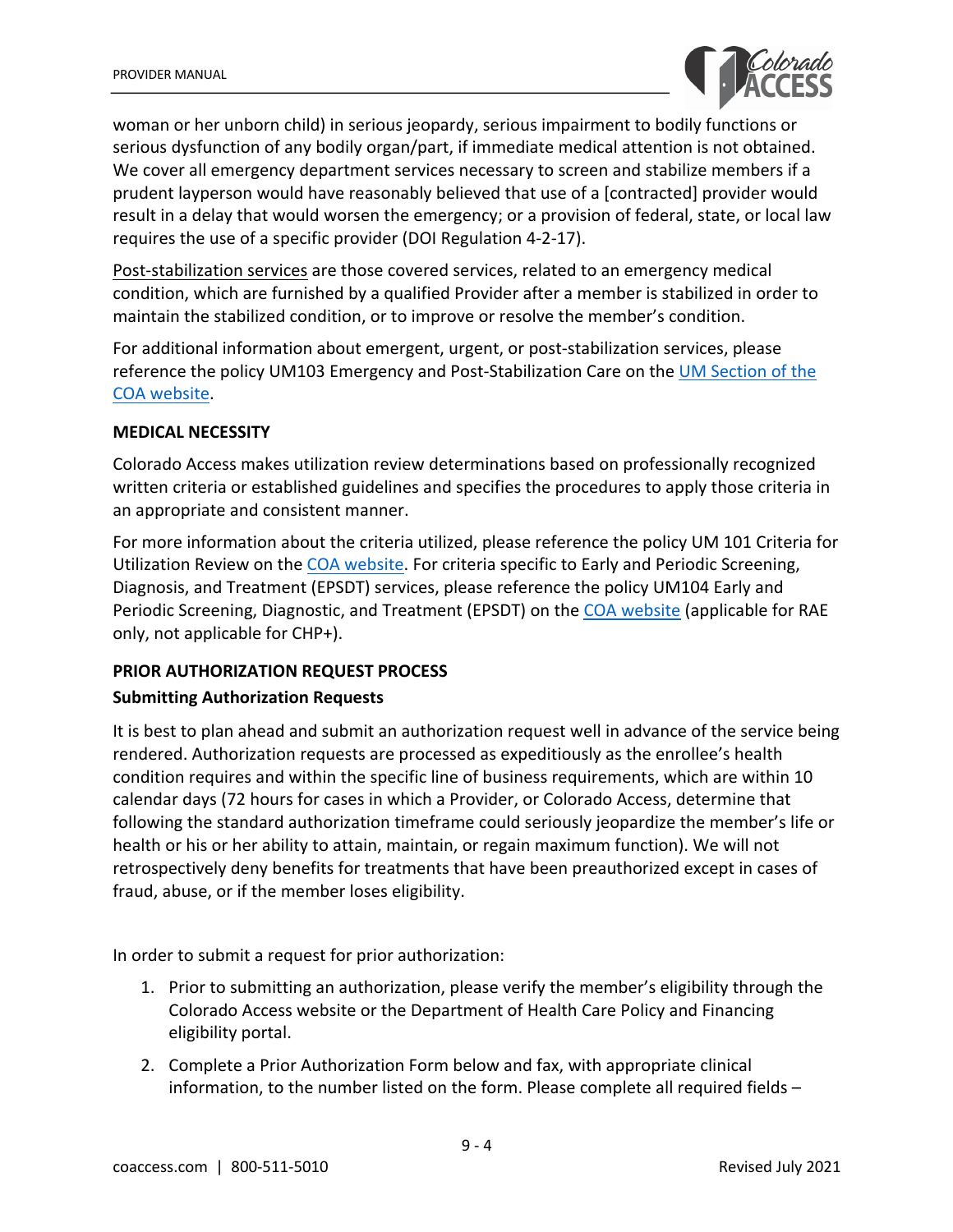

incomplete forms will not be accepted and will be returned to sender. You can find the following forms on our website at coaccess.com/providers/forms/:

- a. Physical Health Prior Authorization Request Form
- b. Home Health or Outpatient Therapy Prior Authorization Request Form
- c. Durable Medical Equipment (DME) Prior Authorization Request Form
- d. Behavioral Health Prior Authorization Request Form
- e. Psychological Testing Authorization Request Form
- f. Pharmacy Injectable Medication (J-Code) Authorization Request Form
- 3. You will be notified if additional information is needed, if the service is authorized, or if the service will not be authorized.
- 4. If you have questions, please call us at 800-511-5010.

## **Types of Utilization Review Determinations**

Our utilization review determinations comply with state and federal guidelines. For additional information about our utilization review, please reference the policy UM102 Utilizations Review Determinations on the COA website.

- 1. **Authorized**  The requested service meets all utilization review criteria including, but not limited to, member eligibility, medical necessity, and if the service is a covered benefit. Authorization is not a guarantee of payment.
- 2. **Pended** A determination cannot be made with current information. The case is pending receipt of additional information and/or documentation.
- 3. **Adverse Benefit Determination ("Denied")** for detailed information about adverse benefit determinations, please reference the policy UM102 Utilization Review Determinations on the COA website
- 4. **Administrative Denial** A provider's failure to follow contractual requirements and/or established procedures regarding authorization requirements (i.e., out of timely notification, failure to submit necessary information, etc.) may result in an administrative denial.

# **Concurrent Review and Reauthorization for Continued Services**

All requests for ongoing services beyond the initial authorization require reauthorization. Please complete and submit the appropriate prior authorization form and fax as indicated above at least one business day prior to the expiration of the previous authorization. Providers are responsible for tracking their authorization start dates, end dates, number of units used, and member eligibility. Providers must phone or fax clinical information supporting the medical necessity of the continued stay within one working day of the request for information from Colorado Access.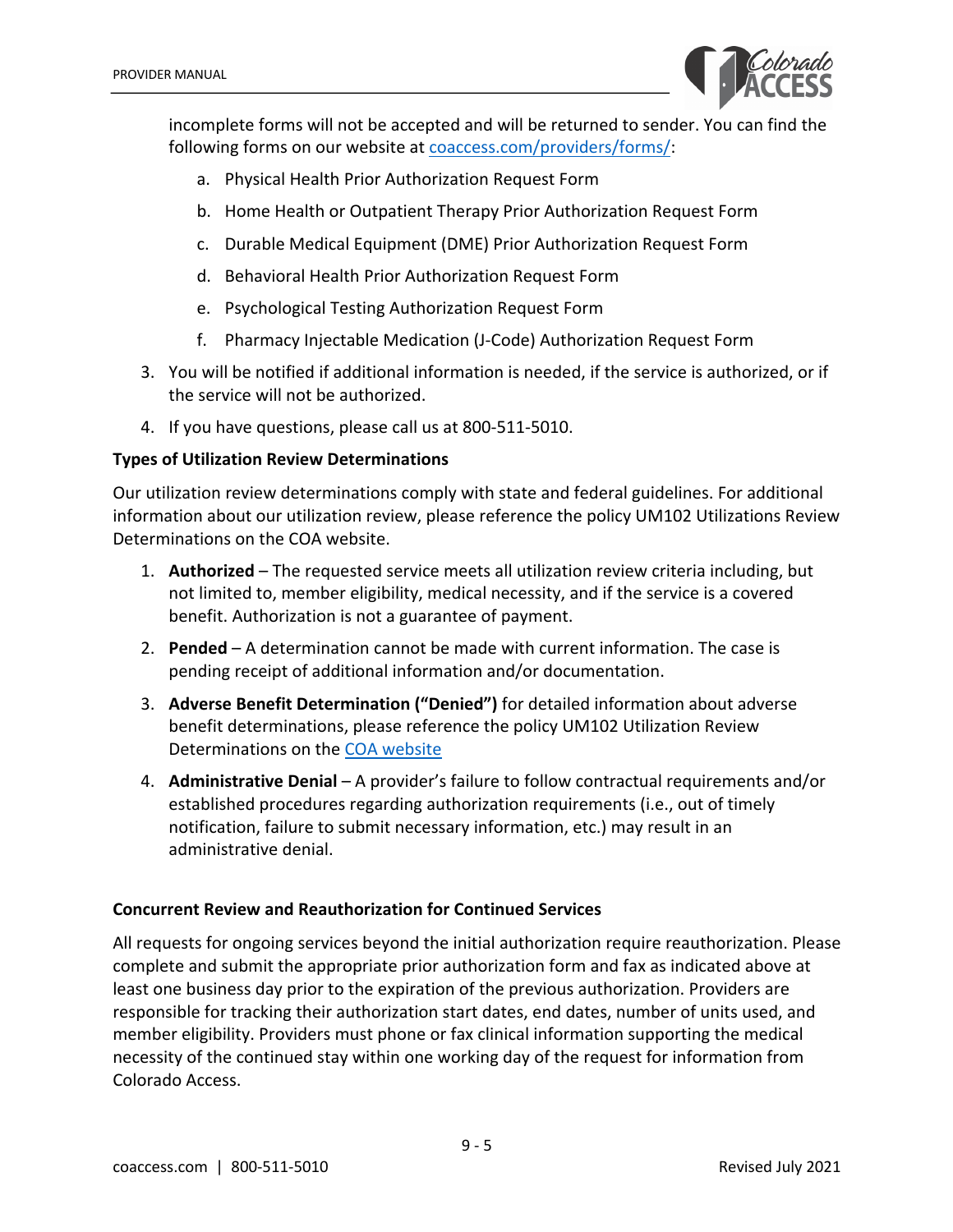

#### **AFTER HOURS DISCHARGE PLANNING NEEDS**

For afterhours discharge planning needs (to initiate home health, DME, oxygen supplies), such as on holiday or weekends, the Provider (vendor) must notify Colorado Access on the next working day following discharge from the facility. A review is done to ensure the following: eligible member; covered benefit; medical necessity; and timeliness of notification. For continuing needs, the Provider (vendor) must initiate a procedure authorization.

#### **DOWNSTREAM PROVIDERS**

A downstream provider is defined as any Provider who renders services at the direction of other Providers. These Providers are not subject to the prior authorization and/or referral process.

- **Emergency room** (place of service 23) services billed by Providers are considered downstream.
- **Inpatient** (place of service 21) pathology, radiology, anesthesia and all other physician services not on our Master Authorization List are considered downstream.
- **Outpatient** (place of service 22) the following services should be considered downstream:
	- o Pathology all professional laboratory procedures
	- $\circ$  Radiology all professional radiology procedures
	- $\circ$  Anesthesia all professional services billed within the procedure code range of (00100-01999)
	- $\circ$  Facility all outpatient contracted facility services billed with place of service 22 or 24. The use of a non-contracted facility requires prior authorization.
- **Skilled nursing facility** (place of service 31 or 32) physician services for care rendered in a skilled nursing facility. However, podiatrists (DPM) are required to obtain prior authorization.
- **Interpretive Services** all services using modifier 26.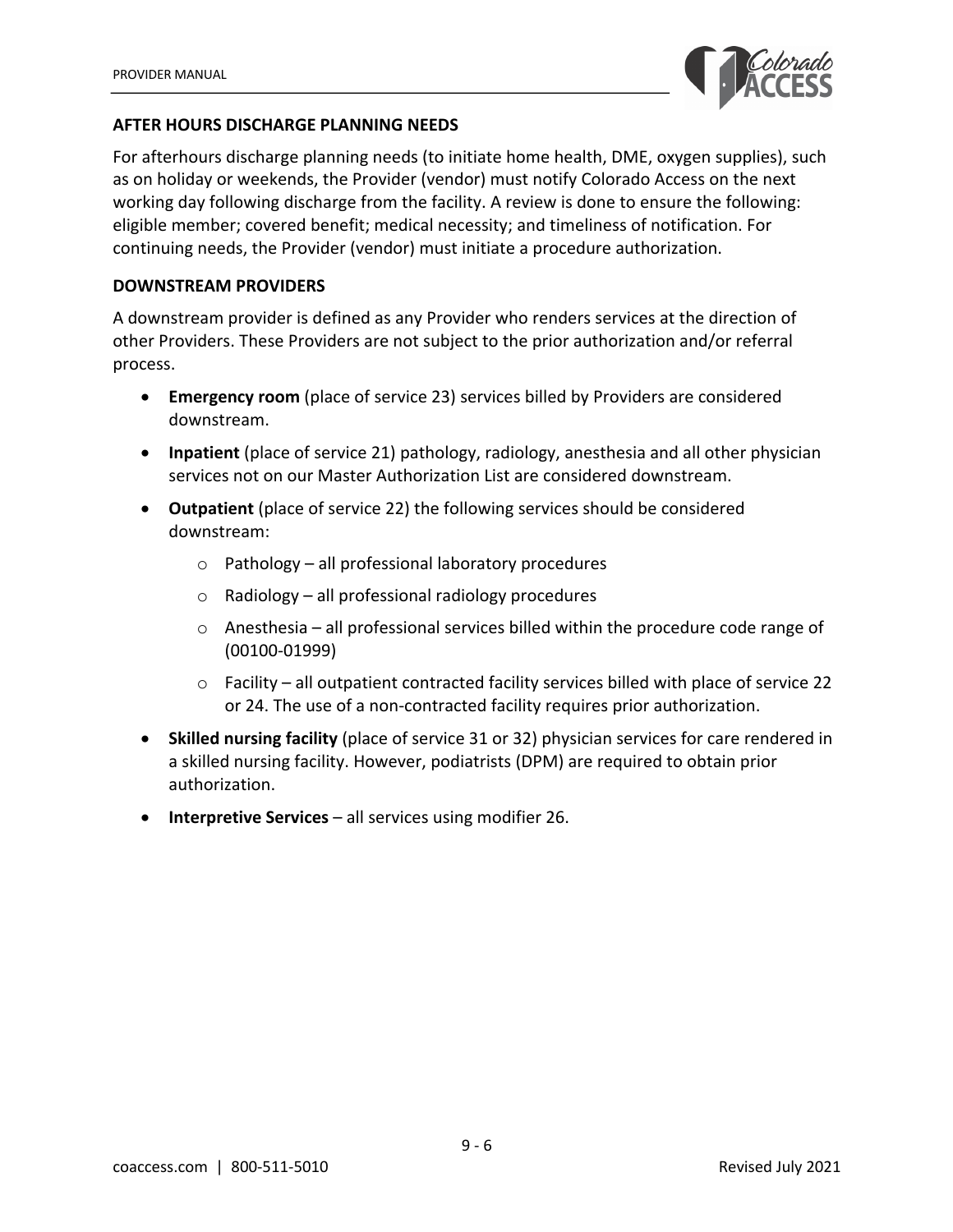

#### **PEER REVIEW PROCESS**

When a Colorado Access medical director has issued a denial, the Colorado Access utilization management reviewer will hold off on processing the formal denial letter until after the facility/provider has been verbally notified of the decision. During this verbal notification, the facility will be informed of the process by which to request a peer review.

Prior to the issuance of a formal denial, facilities have the ability to request a peer review with a Colorado Access medical director. During a peer review, a facility physician/prescriber has the ability to discuss the case with a Colorado Access medical director (this may not always be the same medical director who rendered the denial), and present any information that may not have been clear in the initial request.

The Colorado Access medical director conducting the peer review will issue a decision at the close of the peer review call. This decision will either uphold the initial denial or overturn the initial denial. If upheld, the denial will be formally issued via the required denial letters. If overturned, the reviewer will proceed with issuing the authorization per the peer review agreement.

For additional information about the COA peer review process, please reference the policy UM105 Peer Review Process on the COA website.

## **CONTINUITY OF CARE FOR NEW MEMBERS**

We will contact new members who have been identified as having potential continuity of care needs so a needs assessment may be completed. If the member is in an ongoing course of treatment with a provider, and the provider agrees to continue the service, the member may continue to receive medically necessary covered services at the level of care received prior to enrollment, for a transition period of up to 60 calendar days.

If the provider is not contracted with Colorado Access and is not willing to do so, and the service is expected to be ongoing, we, as appropriate, will work with the member and provider to have the appropriate services transitioned into the network by the completion of the transition period. Services will be reassessed at the end of the transition period as part of routine authorization to ensure that they continue to be appropriate at the current level of care.

Members who are in their second or third trimester of pregnancy at the time of enrollment may continue to see their obstetrical provider until the completion of postpartum care directly related to the delivery.

If we do not have the direct capacity to provide a medically necessary covered service within the network, arrangements will be made for the continued service to be provided through a single case agreement with an approved, non-participating provider.